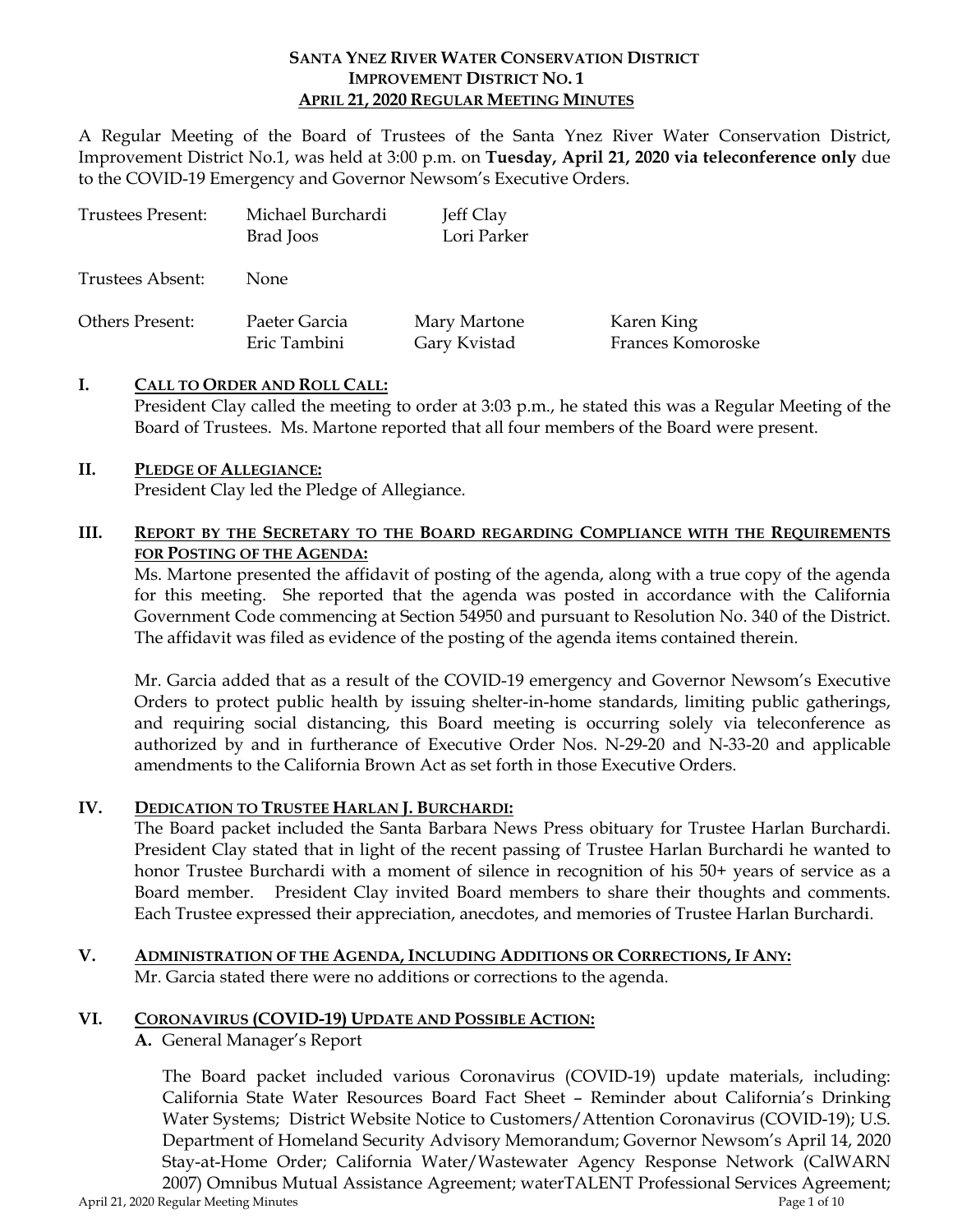and Department of Labor Employee Rights – Paid Sick Leave and Expanded Family and Medical Leave under the Families First Coronavirus Response Act.

Mr. Garcia reported on the current activities related to the COVID-19 pandemic and the District's actions to respond to the crisis and ensure compliance with all applicable federal, state, and local requirements. He reported that effective March 16, 2020 the District's office was closed to walk in customers in response to guidance issued by state and local health officials regarding social distancing, and to help ensure a safe working environment for District staff. He reported that customers can still pay their bills via mail, drop-box payments at the front door, and/or by calling the District office for over-the-phone credit card payments. Mr. Garcia reported that the District's water supply remains safe and reliable for all purposes. He explained that District customers have been updated with District activities and information related to COVID-19 and the District's water supply via correspondence included with customer billing invoices, the District website, and emails. He provided an overview regarding the various measures in place with respect to District staffing to provide safe working conditions and ensure that uninterrupted water services will continue to be provided to customers during the pandemic. Mr. Garcia reported that in the chance that a District employee contracts the virus, the entire District staff could be required to quarantine, and thus Mr. Garcia on behalf of the District has executed a professional services agreement with a professional staffing agency specializing in providing certified operators and employees to water agencies, which will only be used if necessary. He indicated the District has also become a signatory member of CalWARN, a statewide organization that enables participating public agencies to share resources on a volunteer basis in the event of emergency needs. He stated that the District will continue to follow recommendations of the California Department of Public Health, the Centers for Disease Control and Prevention, and the Santa Barbara County Department of Public Health, in addition to other applicable federal, state and local guidelines and standards in developing protocols and actions to ensure effective responses to the COVID-19 pandemic.

#### **B.** Water Service Shutoffs and Late Penalties

Mr. Garcia explained that due to COVID-19, management preemptively/voluntarily decided not to initiate March shut-offs for past due customers. He explained that penalties were assessed for March; however, no shutoffs occurred for customers who failed to pay their February water use bill. Mr. Garcia reviewed the District's billing, penalties, and shutoff process. He indicated that following management's decision to by-pass shutoff's, Governor Newsom issued Executive Order N-42-20 (April 2, 2020) which, in response to COVID-19, temporarily prohibits water agencies from discontinuing water service to residential users, essential businesses, and critical infrastructure sectors. The Board packet included a copy of Executive Order N-42-20.

Mr. Garcia stated that the District will continue to follow the Executive Order related to water suspension; however, the Order does not preclude the District from assessing penalties on past due accounts. He provided options for Board consideration regarding the issuance of penalties to past due accounts during the COVID-19 crisis and discussed industry trends amongst other water agencies. Board discussion ensued and direction was given to staff to suspend the issuance of late penalties on past due customer accounts for the months of April, May, and June and bring this item back to the June Board meeting for reassessment.

It was **MOVED** by Trustee Burchardi, seconded by Trustee Joos, and carried by a unanimous 4- 0-0 roll call vote to suspend the assessment of late penalties for the billing cycles of April through June 2020, and to bring this matter back for re-consideration by the Board at its June meeting.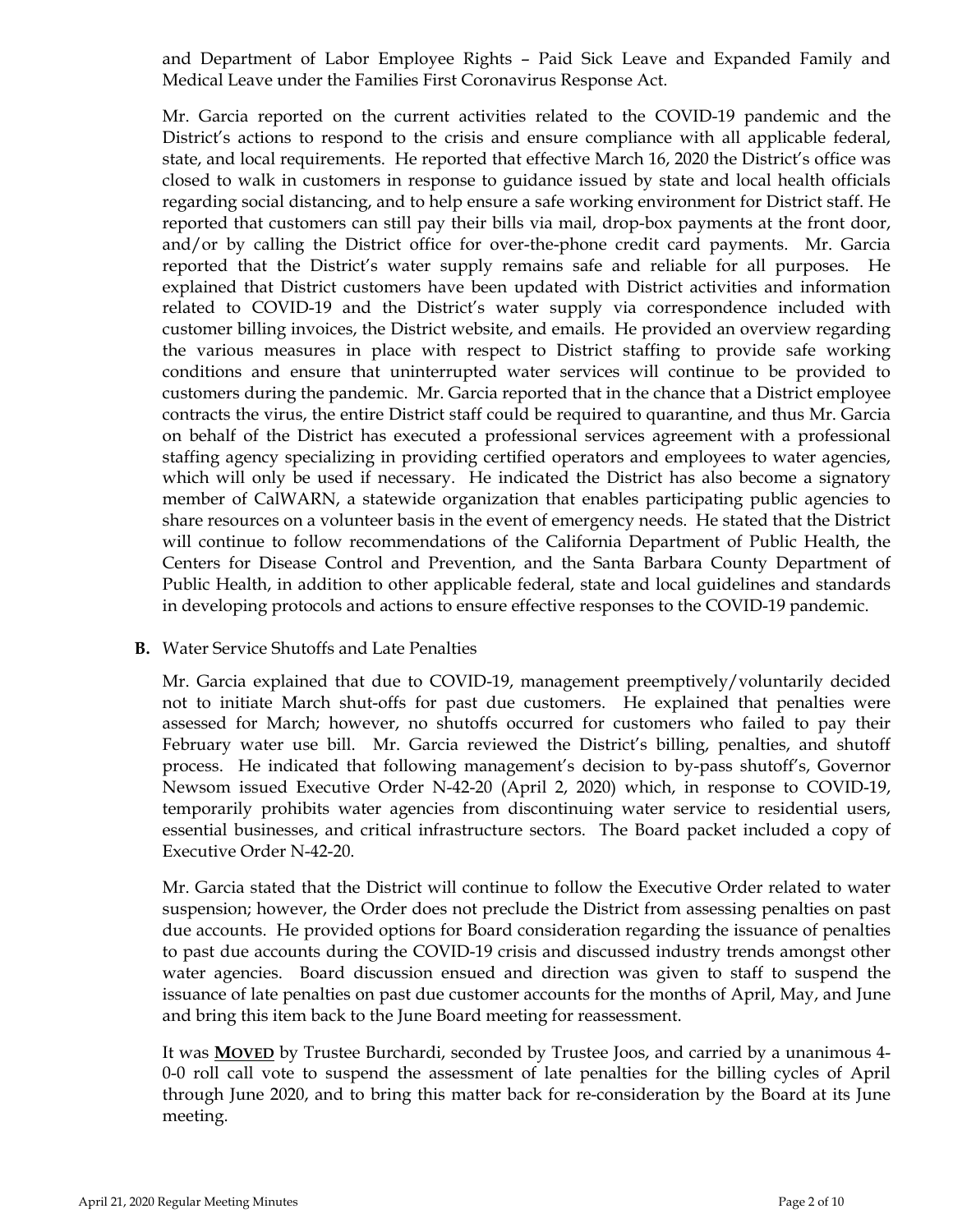**C.** Approval of CalOES Form 130 – Resolution Designating Applicant's Agent for Emergency **Services** 

The Board packet included a copy of the State of California Governor's Office of Emergency Services, CalOES 130 Resolution.

Mr. Garcia explained that there is a potential for FEMA reimbursement of certain expenses related to COVID-19, aside from and in addition to potential state and/or federal funding for local agencies. He stated that Mr. Eric Tambini, Water Resources Manager, and Ms. Lydia Cardenas, Water Resources Associate, are currently working on the FEMA documentation and application process. Mr. Garcia indicated that one of the documents requiring Board approval is CalOES Form 130. He stated the CalOES Form 130 is referred to as a Designation of Applicant's Agent Resolution for Non-State Agencies and would include and identify Paeter Garcia, General Manager; Mary Martone, Assistant General Manager; and Eric Tambini, Water Resources Manager as authorized agents to execute documents on behalf of the District for purposes of administering the FEMA application and related processes. Mr. Garcia recommended approval by the Board of CalOES Form 130, Designation of Applicant's Agent for Non-State Agencies.

It was **MOVED** by Trustee Clay and seconded by Trustee Joos to adopt CalOES Form 130, Resolution Designating Applicant's Agent for Non- State Agencies.

The Resolution was adopted and carried by the following 4-0-0 roll call vote:

| <b>AYES, Trustees:</b>                                                          | Michael Burchardi<br>Jeff Clay<br><b>Brad</b> Joos |
|---------------------------------------------------------------------------------|----------------------------------------------------|
| <b>NOES, Trustees:</b><br><b>ABSTAIN, Trustees:</b><br><b>ABSENT, Trustees:</b> | Lori Parker<br>None<br>None<br>None                |

#### **VII. PUBLIC COMMENT:**

Mr. Garcia stated the Agenda for this Regular Meeting included important information regarding public participation during the teleconference only meeting. He reviewed the Agenda notice that requested any members of the public who may have an item or items they wish to speak on during the meeting to submit advance written comments via electronic mail to the District's general email account no later than 5:00 p.m. on Monday April 20, 2020. Mr. Garcia stated that no advance written comments were submitted to the District for this meeting. He offered time for any member of the public participating telephonically to speak and address the Board. There was no public comment.

#### **VIII. CONSIDERATION OF THE MINUTES OF THE REGULAR MEETING OF FEBRUARY 18, 2020:**  The Minutes of the Regular Meeting of February 18, 2020 were presented for consideration.

President Clay asked if there were any changes or additions to the Regular Meeting Minutes of February 18, 2020. There were no changes or additions requested.

It was **MOVED** by Trustee Joos, seconded by Trustee Parker, and carried by a unanimous 4-0-0 roll call vote to approve the February 18, 2020 Regular Meeting Minutes as presented.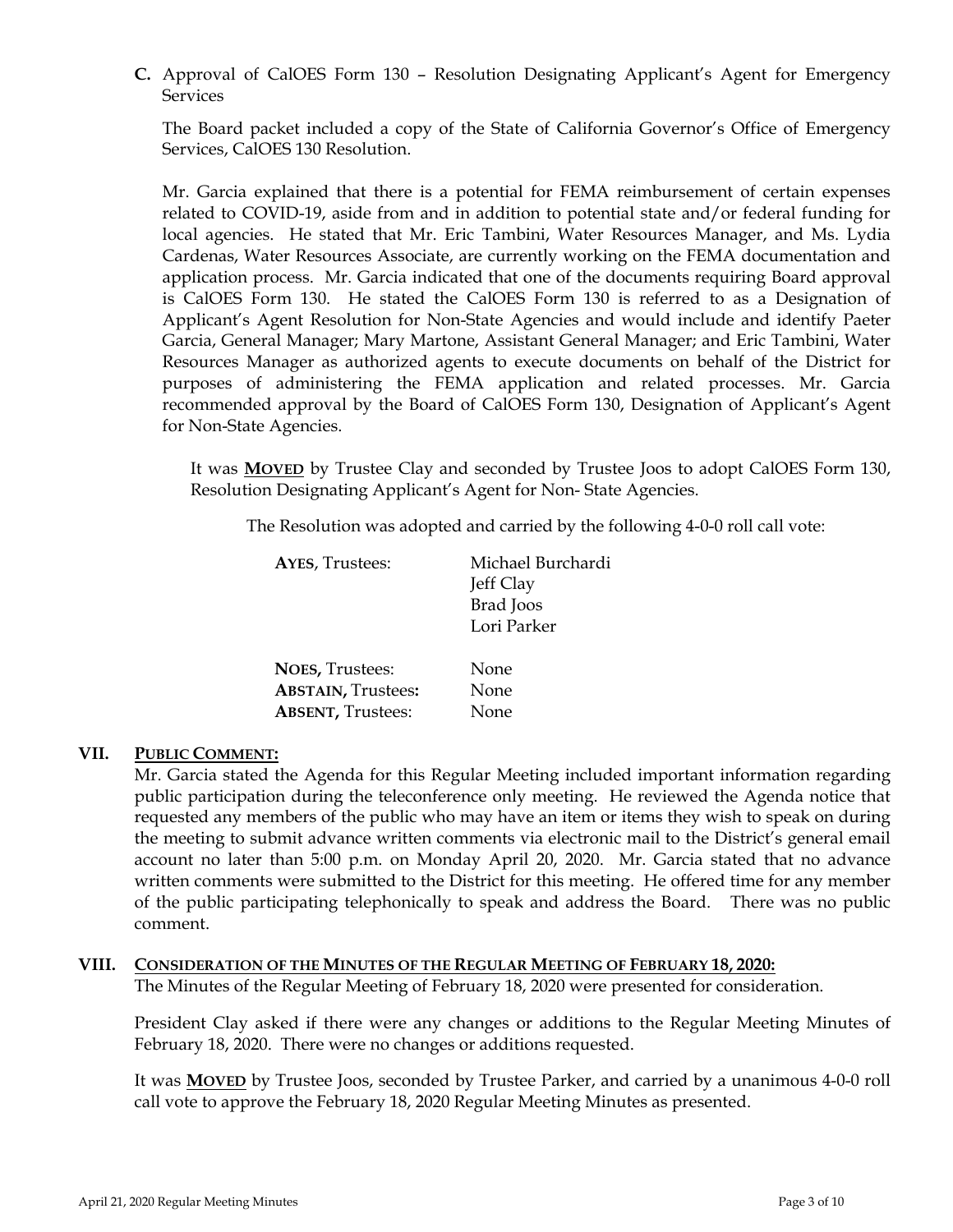# **IX. CONSENT AGENDA:**

The Consent Agenda Report was provided in the Board packet.

Mr. Garcia reviewed the Consent Agenda Report for the month of March and April. He reported there was a minor correction needed on page 1, paragraph 4 of the Consent Agenda Report, which should read: "Reservoir evaporation in February March was 507.0 AF."

It was **MOVED** by Trustee Parker, seconded by Trustee Burchardi, and carried by a 4-0-0 roll call vote to approve the Consent Agenda as corrected.

# **X. MANAGER REPORTS - STATUS, DISCUSSION AND POSSIBLE BOARD ACTION ON THE FOLLOWING SUBJECTS:**

# **A. DISTRICT ADMINISTRATION:**

- 1. Financial Report on Administrative Matters
	- a) Presentation of Monthly Financial Statements Revenues and Expenses

Ms. Martone reported that the Board was provided the Statement of Revenues and expenses for the month of March via email, and they were posted on the District's website in the Board packet materials for anyone wishing to receive a copy.

Ms. Martone reviewed the Statement of Revenues and Expenses for the month of March. She reported that expenses exceeded revenues by \$55,173.06 and the year-to-date net revenues are \$1,870,308.95. She reminded the Board that the YTD surplus is being accumulated to pay the District's annual State Water Project cost, which will be paid in June.

b) Approval of Accounts Payable: February 19, 2020 through March 18, 2020 The Warrant List for February 19, 2020 through March 18, 2020 was provided in the Board packet.

The Board reviewed the Warrant List which covered warrants 22933 through 23008 for the period of February 19, 2020 through March 18, 2020 in the amount of \$881,120.59. Ms. Martone stated that due to the cancellation of the March 18, 2020 Board meeting all bills listed on the report were paid in order to remain in good standing with vendors; however, ratification of the warrants by the Board was required.

c) Approval of Accounts Payable: March 19, 2020 through April 21, 2020 The Warrant List for March 19, 2020 through April 21, 2020 was provided to the Board via email and is included in the Board packet materials posted on the District website for anyone wishing to review a copy.

The Board reviewed the Warrant List which covered warrants 23009 through 23075 for the time period of March 19, 2020 through April 21, 2020 in the amount of \$575,785.00.

It was **MOVED** by Trustee Burchardi, seconded by Trustee Joos and carried by a unanimous 4-0-0 roll call vote to ratify the Warrant List for February 19, 2020 through March 18, 2020 and approve the Warrant List for March 19, 2020 through April 21, 2020 as presented.

2. Appointment of District Representative to Central Coast Water Authority and Cachuma Contract Committee

Mr. Garcia explained that the Division 1 vacancy created by the passing of Trustee Harlan Burchardi affects the District's representation with certain participating agencies and District ad hoc committees. He stated that a Trustee will need to be selected to represent ID No1. on the Central Coast Water Authority Board of Directors, and separately as the ID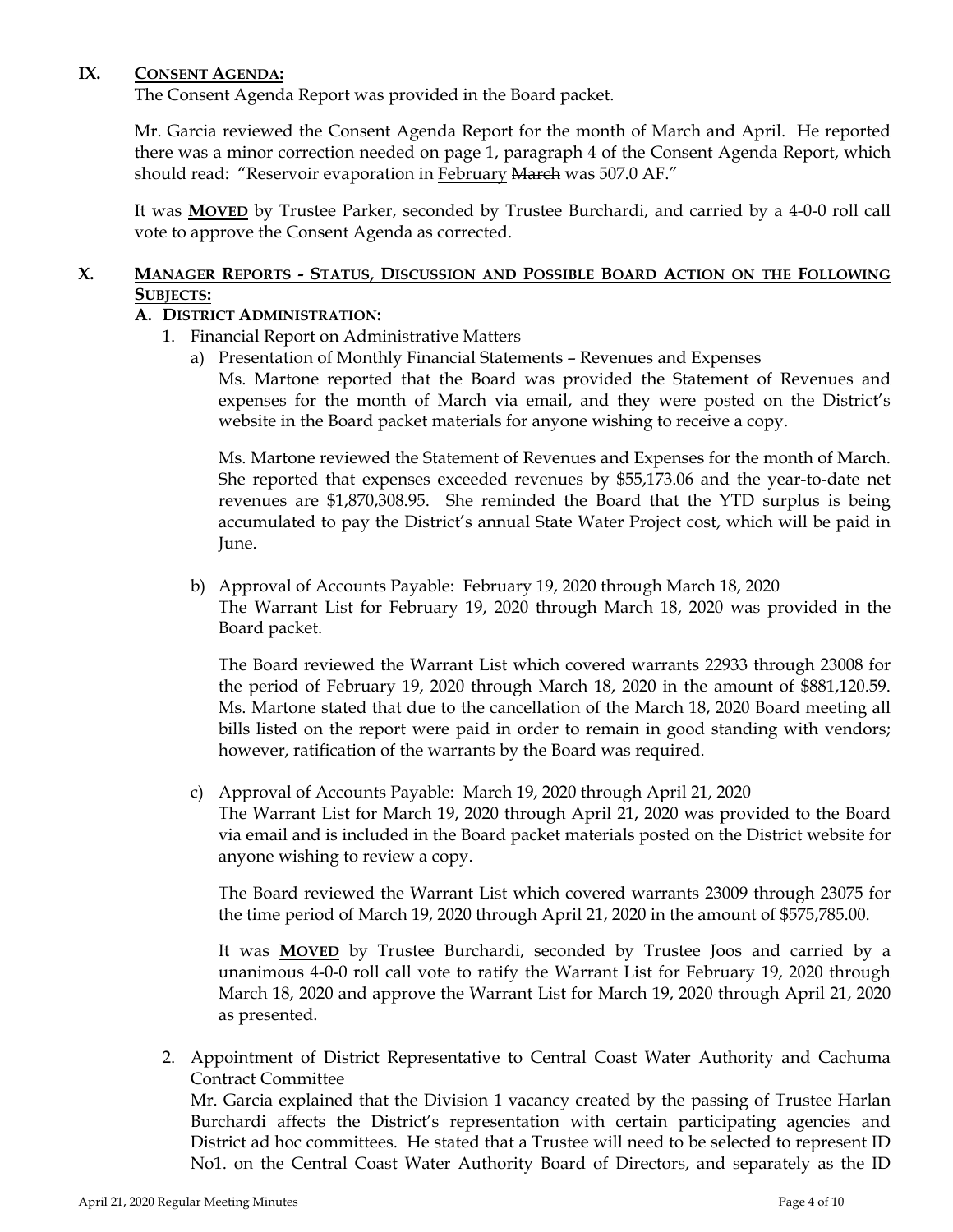No.1 representative on the Cachuma Contract Ad Hoc Committee. Trustee Clay volunteered to serve as the designated representative on the Central Coast Water Authority Board of Directors and Trustee Joos volunteered to serve as the alternate.

After Board discussion, it was **MOVED** by Trustee Joos, seconded by Trustee Clay, and carried by a unanimous 4-0-0 roll call vote to designate Trustee Jeff Clay to serve as the District's representative on the Central Coast Water Authority Board of Directors, with Trustee Joos serving as the alternate.

Board discussion ensued regarding the ID No.1 Cachuma Contract Ad Hoc Committee. Trustee Burchardi nominated Trustee Parker. Trustee Parker agreed to participate on the Cachuma Contract Ad Hoc Committee.

It was **MOVED** by Trustee Clay, seconded by Trustee Burchardi, and carried by a unanimous 4-0-0 roll call vote to designate Trustee Lori Parker to the Cachuma Contract Ad Hoc Committee.

Trustee Joos inquired about the Santa Barbara County representation for the next Cachuma Contract and requested that a County representative be invited to a Board meeting to discuss the status and process for preparing the next Cachuma Contract.

Mr. Garcia explained that the current Cachuma Project Master Contract is due to expire on September 30, 2020 and there has been no activity made known to the Cachuma Member Units regarding negotiations for the new contract. He stated the District has requested on multiple occasions for USBR to look at alternative frameworks for making the District and other Cachuma Member Units direct signatories to the next contract; however, the Santa Barbara County Water Agency has insisted that the contract remain a two-party arrangement between USBR and the County only. Mr. Garcia stated he was not aware of who the designated Santa Barbara County representative is at this time to discuss the Cachuma Contract process, and that he would follow up on the matter and provide further information to the Board.

- 3. Board of Trustees Vacancy for Division 1
	- a) Update from General Manager

Mr. Garcia reported on the vacancy for the Division 1 Trustee position. He stated that the passing of Division 1 Trustee Harlan Burchardi prompts certain procedural steps that must be followed to fill the vacancy. He reported that the Santa Barbara County Elections Office must be notified that a vacancy has occurred within 15 days of the effective date of the vacancy. Mr. Garcia indicated that that written notification of the vacancy was sent to both the Santa Barbara County Elections Office and to the Santa Ynez River Water Conservation District (Parent District) within the statutory timeframe. Mr. Garcia explained that the Parent District's Board of Directors is tasked with making the formal appointment to fill the vacant Trustee position, and that ID No.1 provides a recommendation. He stated that a public notice of vacancy must be posted 15 days prior to the public meeting at which the appointment is made. He explained that such postings have been made on the Parent District website, the ID No.1 website, and at the ID No.1 office, the Parent District Office, and the Santa Ynez Community Services District office. Mr. Garcia explained that the ID No.1 Board of Trustees and the Parent District Board of Directors will schedule and conduct sequential meetings on the same day and an appointment will be made to fill the vacancy for Division 1. He stated that applications must be submitted by 5:00 p.m. on May 1, 2020. Mr. Garcia explained that once the Parent Board of Directors makes the appointment, the last step in the process is to inform the Santa Barbara County Elections Office within 15 days of the appointment.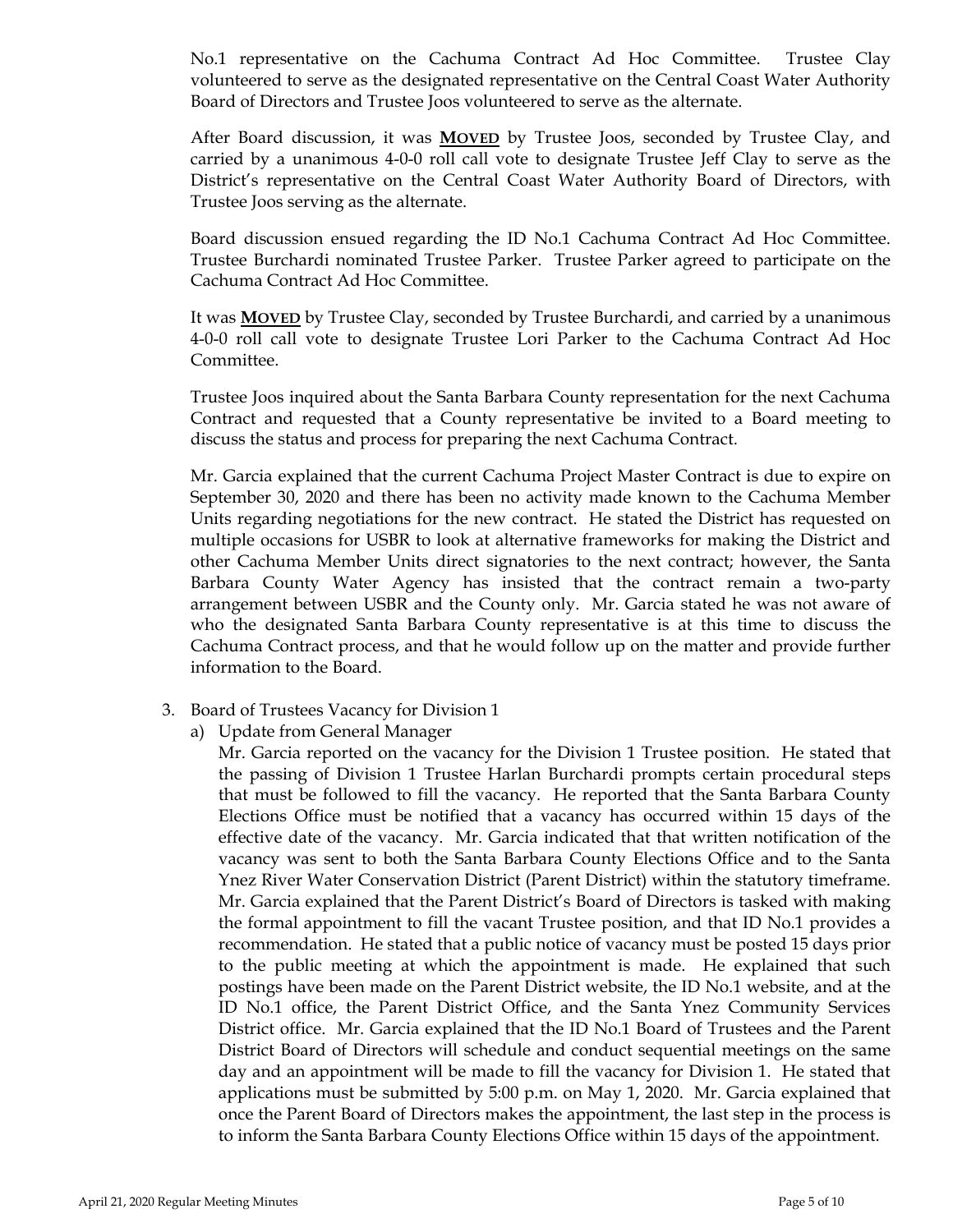4. District Resolution No. 798 – A Resolution of the Board of Trustees of the Santa Ynez River Water Conservation District, Improvement District No.1 Adopting A Policy Regarding Suspension of Water Service for Nonpayment and Amending the District's Rules and Regulations to Incorporate the Policy

The Board packet included an April 21, 2020 Staff Report discussing Resolution No. 798 Establishing a Policy Regarding Suspension of Water Service for Nonpayment and Amending the District's Rules & Regulations to Incorporate the Policy; a copy of the proposed Policy Regarding Suspension of Water Service for Nonpayment (California Health & Safety Code *ss*116900-116926); and a copy of Resolution No. 798.

Mr. Garcia reviewed the Staff Report and provided an overview of the requirements of Senate Bill 998 (SB 998), the Water Shutoff Protection Act (the Act). He explained that the Act requires all urban and community water systems to adopt a written policy regarding the discontinuation of residential water service for non-payment. The Act requires that the written policy include specific information and requires water providers to extend the delinquency period for at least 60 days before residential water service may be disconnected. He stated the requirements for the Act applies to the District beginning April 2020. Mr. Garcia reviewed the current District process for water service suspensions and the new requirements included in the new proposed policy. He added that District staff is recommending that the policy be applied to all water service classifications and not only the residential water service classification to allow for a more efficient administrative process and parity among all of the District's customer classes. Mr. Garcia stated that upon adoption of the Resolution the new policy will be included in the District's Rules and Regulations. Mr. Garcia recommended the Board adopt Resolution No. 798 establishing a policy for suspending water service for nonpayment and amend Article 14 of the District's Rules and Regulations to incorporate and add the new policy as Section 1401A.

Board discussion ensued and questions and comments included current shutoff charge versus proposed new policy charges; statewide mandates forced on public agencies that cause financial impacts; the impact on revenues due to new provisions; the inability to recover lost revenues; penalty issues; and customer trends (e.g., average amount of customer shutoffs, late penalties, and special circumstances).

President Clay asked if there was any public comment on the proposed policy. There was no public comment.

After discussion, it was **MOVED** by Trustee Clay and seconded by Trustee Burchardi to adopt Resolution No. 798, a Resolution of the Board of Trustees of the Santa Ynez River Water Conservation District, Improvement No. 1 Establishing a Policy for the Suspension of Water Service for Nonpayment

The Resolution was adopted and carried by the following 4-0-0 roll call vote:

| <b>AYES, Trustees:</b>    | Michael Burchardi<br>Jeff Clay<br><b>Brad</b> Joos<br>Lori Parker |
|---------------------------|-------------------------------------------------------------------|
| <b>NOES, Trustees:</b>    | None                                                              |
| <b>ABSTAIN, Trustees:</b> | None                                                              |
| <b>ABSENT, Trustees:</b>  | None                                                              |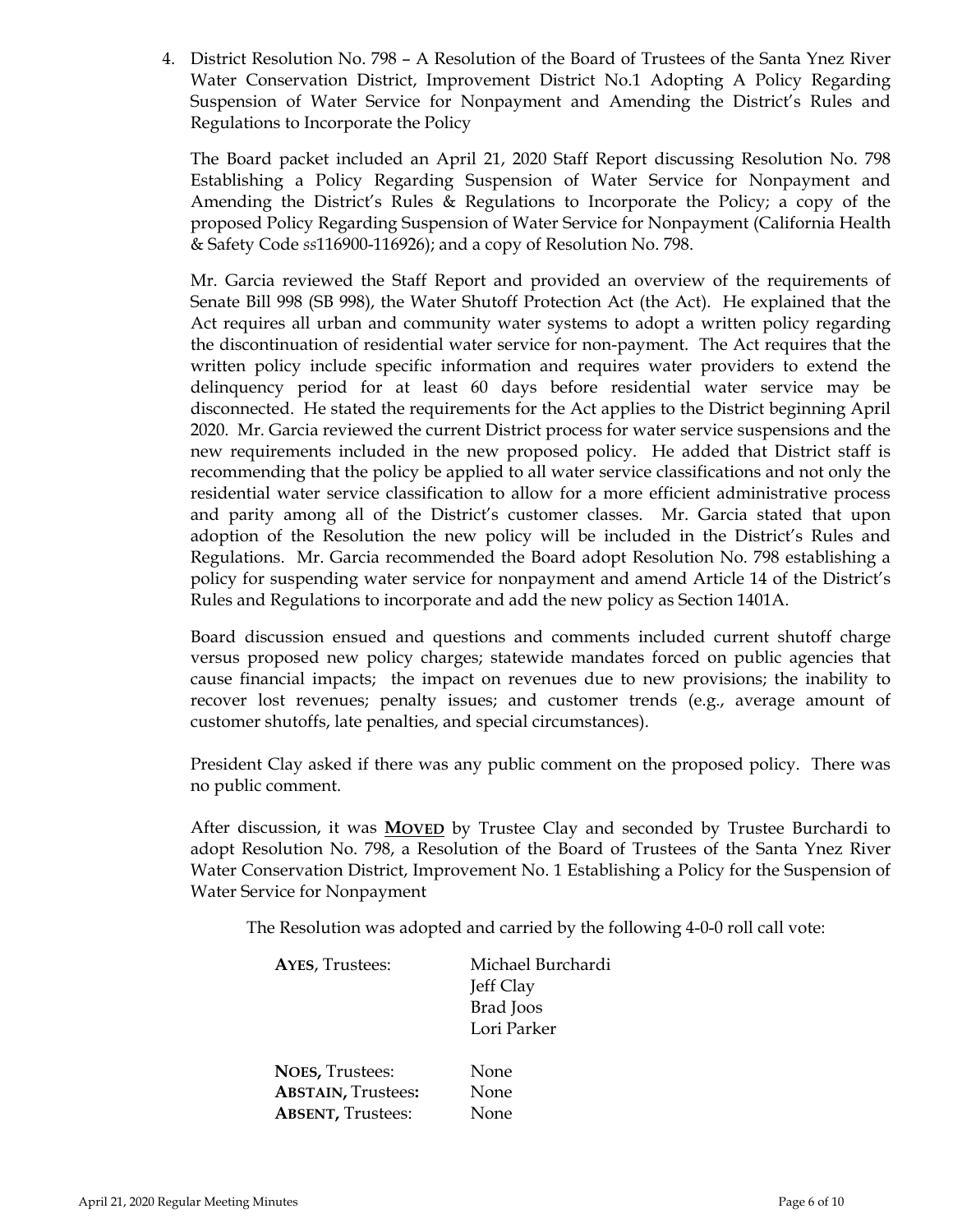# 5. SCADA System Upgrade

a) Review Proposal Results

The Board packet included an April 21, 2020 Staff Report discussing the District's SCADA System Upgrade and Evaluation of Proposals and Recommendations.

Mr. Eric Tambini, Water Resources Manager, reported that a request for proposals was released in February and the District received two proposals for the SCADA System Upgrade Project. Mr. Tambini reviewed the proposal results from Cannon Corporation and Aspect Engineering. He explained that District staff, with assistance from the District's SCADA consultant, reviewed and evaluated the two proposals. Mr. Tambini explained the methodology used to evaluate the proposals, the major differences in the proposal costs, and based on the review results, recommended that the Board authorize the General Manager to accept and award the contract to Aspect Engineering to perform the SCADA System Upgrade Project.

b) Award of Contract

It was **MOVED** by Trustee Burchardi, seconded by Trustee Clay, and carried by a unanimous 4-0-0 roll call vote, to authorize the award of the District's SCADA System Upgrade Project to Aspect Engineering and authorize the General Manager to execute a contract with Aspect Engineering in the amount of \$120,964.00.

# **B. OPERATIONS AND MAINTENANCE:**

1. Update from Water Resources Manager

Mr. Eric Tambini reported on the Phase 2 Lateral Replacement Project. He stated that work commenced in February and two streets, Cedar East and Paloma West, were completed prior to the March rains and restrictions resulting from the COVID-19 crisis. He stated there is remaining paving work for Paloma West and additional streets to begin once restrictions related to COVID-19 are lifted.

Mr. Tambini reported on the Meter Replacement Project activities being performed by the District field crew. He stated the Phase 1 replacement work commenced in the fall. He explained that three routes have been completed to date; however, due to COVID-19 restrictions, Project implementation has been temporarily suspended. He reported that the District has enough meters to complete another route by the end of this fiscal year (June 30, 2020); however, this will only occur if COVID-19 restrictions are lifted.

2. Update on Hexavalent Chromium (Cr6) MCL

The Board packet included a Revised Notice of Opportunity for Public Comment and Staff Workshop from the California State Water Boards; a March Notice of Opportunity for Public Comment and Staff Workshop; a February 2020 SWRCB White Paper Discussion on Economic Feasibility Analysis in Consideration of a Hexavalent Chromium MCL; and a March 31, 2020 Association of California Water Agencies letter regarding review of Public Health Goal for Hexavalent Chromium in Drinking Water.

Mr. Garcia reviewed the State Water Resources Control Board (SWRCB) activities related to the Chromium 6 MCL. He stated that in February the SWRCB prepared and released a White Paper on the Economic Feasibility Analysis in Consideration of a Hexavalent Chromium Maximum Contaminant Level. He reported that the SWRCB and Division of Drinking Water would be holding a video/teleconference meeting on Monday April 27, 2020 for public comment on the White Paper and related issues. He reported that staff will be attending the workshop via teleconference. Mr. Garcia explained that if the SWRCB again decides to adopt a Cr6 MCL in the future at 10 parts per billion (ppb), the District and many other California water agencies will be directly and severely impacted. Mr. Garcia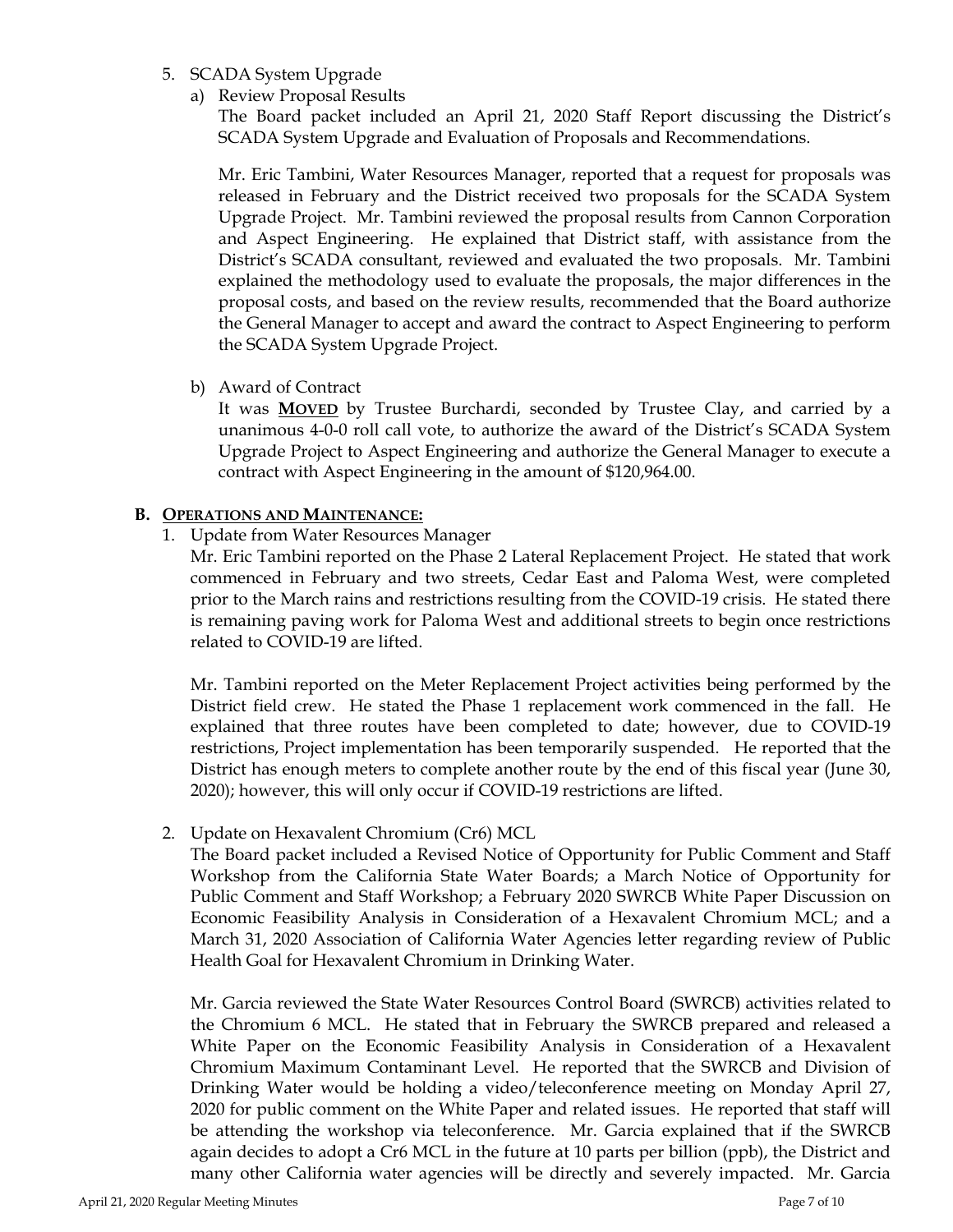referred to the Association of California Water Agency's March 31, 2020 letter included in the Board packet and stated that ACWA sent a comment letter to the SWRCB recommending and requesting the SWRCB to complete its update of the public health goal to incorporate the best available science as well as the economic issues. He stated that staff will be monitoring this issue closely and provide further updates when available.

#### **XI. REPORT, DISCUSSION AND POSSIBLE BOARD ACTION ON THE FOLLOWING SUBJECTS:**

## **A. CACHUMA PROJECT – OPERATIONS AND SUPPLIES**

1. Cachuma Project Water Service Contract No. I75r-1802R and Status of 2020 Water Service Contract Process

Mr. Garcia reported there was no new additional information to report on the 2020 Water Service Contract. Mr. Garcia stated he would follow up on Trustee Joos' request to obtain further information from the Santa Barbara County staff regarding representation and status of the negotiations.

## **B. SUSTAINABLE GROUNDWATER MANAGEMENT ACT**

1. Eastern Management Area Update

Mr. Garcia stated the next meeting of the Groundwater Sustainability Agency for the Eastern Management Area is scheduled for May 21, 2020 at 6:30 p.m. at the Solvang City Council Chambers, which meeting may take place via teleconference only. He reported on the current activities related to the Eastern Management Area.

2. Proposed Confidentiality Agreement for Eastern Management Area

The Board packet included an April 21, 2020 Staff Report regarding the Eastern Management Area Confidentiality Agreement.

Mr. Garcia summarized the background work that has been completed to date for the Eastern Management Area (EMA). He explained the purpose of the proposed Confidentiality Agreement (Agreement) and stated that the each of the parties to the EMA must review and approve the Agreement. He reported that the Parent District approved the Agreement at their March 4th meeting, the City of Solvang approved the Agreement on April 13th, and the Santa Barbara County Board of Supervisors would be acting on the Agreement at their April 21st meeting. He indicated that the Agreement was jointly prepared and reviewed by legal counsel for all of the four parties to the EMA. Mr. Garcia recommended approval of the SGMA Confidentiality Agreement for the Eastern Management Area between the Santa Ynez River Water Conservation District, ID No.1, the City of Solvang, and the Santa Barbara County Water Agency.

It was **MOVED** by Trustee Joos, seconded by Trustee Clay, and carried by a unanimous 4-0-0 roll call vote to approve and authorize the General Manager to sign the Confidentiality Agreement for the Eastern Management Area between SYRWCD, ID No.1, City of Solvang, and Santa Barbara County Water Agency.

# **XII. REPORTS BY THE BOARD MEMBERS OR STAFF, QUESTIONS OF STAFF, STATUS REPORTS, ANNOUNCEMENTS, COMMITTEE REPORTS, OBSERVATIONS AND OTHER MATTERS AND/OR COMMUNICATIONS NOT REQUIRING ACTION:**

Mr. Garcia summarized the report items included in the Board packet, including a news article and ACWA Regulatory Alert regarding the State Water Resources Control Board lowering of response levels for PFOA & PFOS; Senate Bill 756; the January 2020 Family Farm Alliance Monthly Briefing; and Federal House Bill 4723, the "FISH Act of 2019."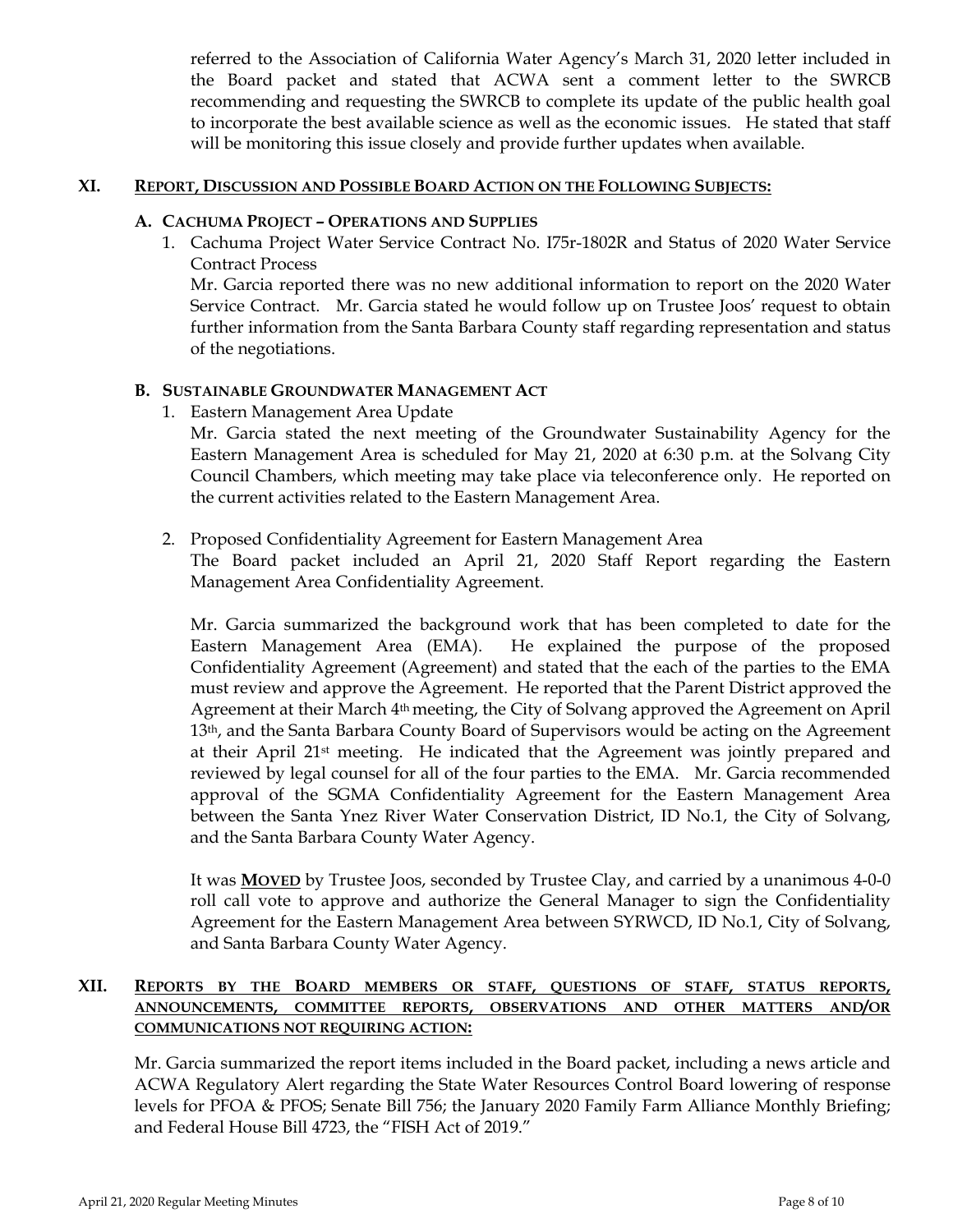# **XIII. CORRESPONDENCE: GENERAL MANAGER RECOMMENDS THE ITEMS NOT MARKED WITH AN ASTERISK (\*) FOR FILE:**

The Correspondence list was received by the Board.

## **XIV. REQUESTS FOR ITEMS TO BE INCLUDED ON THE NEXT REGULAR MEETING AGENDA:**

Trustee Joos requested staff to contact Santa Barbara County to provide information to the Board regarding County representation and negotiations for the 2020 Cachuma Contract.

There were no other requests from the Board.

#### **XV. NEXT MEETING OF THE BOARD OF TRUSTEES:**

President Clay stated the next Regular Meeting of the Board of Trustees is scheduled for May 19, 2020 at 3:00 p.m.

Mr. Garcia announced that the Open Session public participation phone line would be closed for sixty (60) minutes to allow the Board to convene into Closed Session. He explained that the public participation phone line would be reopened in sixty (60) minutes for the remaining Agenda items. Mr. Garcia thanked everyone for participating in the teleconference and asked if there was anyone on the line that wished to speak before Open Session was closed.

Ms. Frances Komoroske provided public comment.

## **XVI. CLOSED SESSION:**

The Board adjourned at 7:00 p.m. for a brief recess. At 7:05 p.m. the Board reconvened and adjourned to Closed Session to discuss Agenda items XVI. A. & B.

# **A. CONFERENCE WITH LEGAL COUNSEL - EXISTING LITIGATION**

[Subdivision  $(d)(1)$  of Section 54956.9 of the Government Code – 3 cases]

- 1. Name of Case: Adjudicatory proceedings pending before the State Water Resources Control Board regarding Permits 11308 and 11310 issued on Applications 11331 and 11332 to the United States Bureau of Reclamation for the Cachuma Project
- 2. Name of Case: Adjudicatory proceedings pending before the State Water Resources Control Board regarding Permit 15878 issued on Application 22423 to the City of Solvang, Petitions for Change, and Related Protests
- 3. Name of Case: Santa Barbara County Superior Court Case No. 19CV01873, Cachuma Operation and Maintenance Board v. Santa Ynez River Water Conservation District, Improvement District No.1
- **B. CONFERENCE WITH LEGAL COUNSEL – SIGNIFICANT EXPOSURE TO LITIGATION** Subdivision (d)(2) of Section 54956.9 of the Government Code – 2 potential cases

#### **XVII. RECONVENE INTO OPEN SESSION**

[Sections 54957.1 and 54957.7 of the Government Code]

The public participation phone line was re-opened, and the Board reconvened to Open Session at approximately 8:00 p.m. Mr. Garcia announced that the Board met in Closed Session concerning Agenda Items XVI. A. & B. He reported that there was no reportable action on Agenda Items XVI. A. & B.